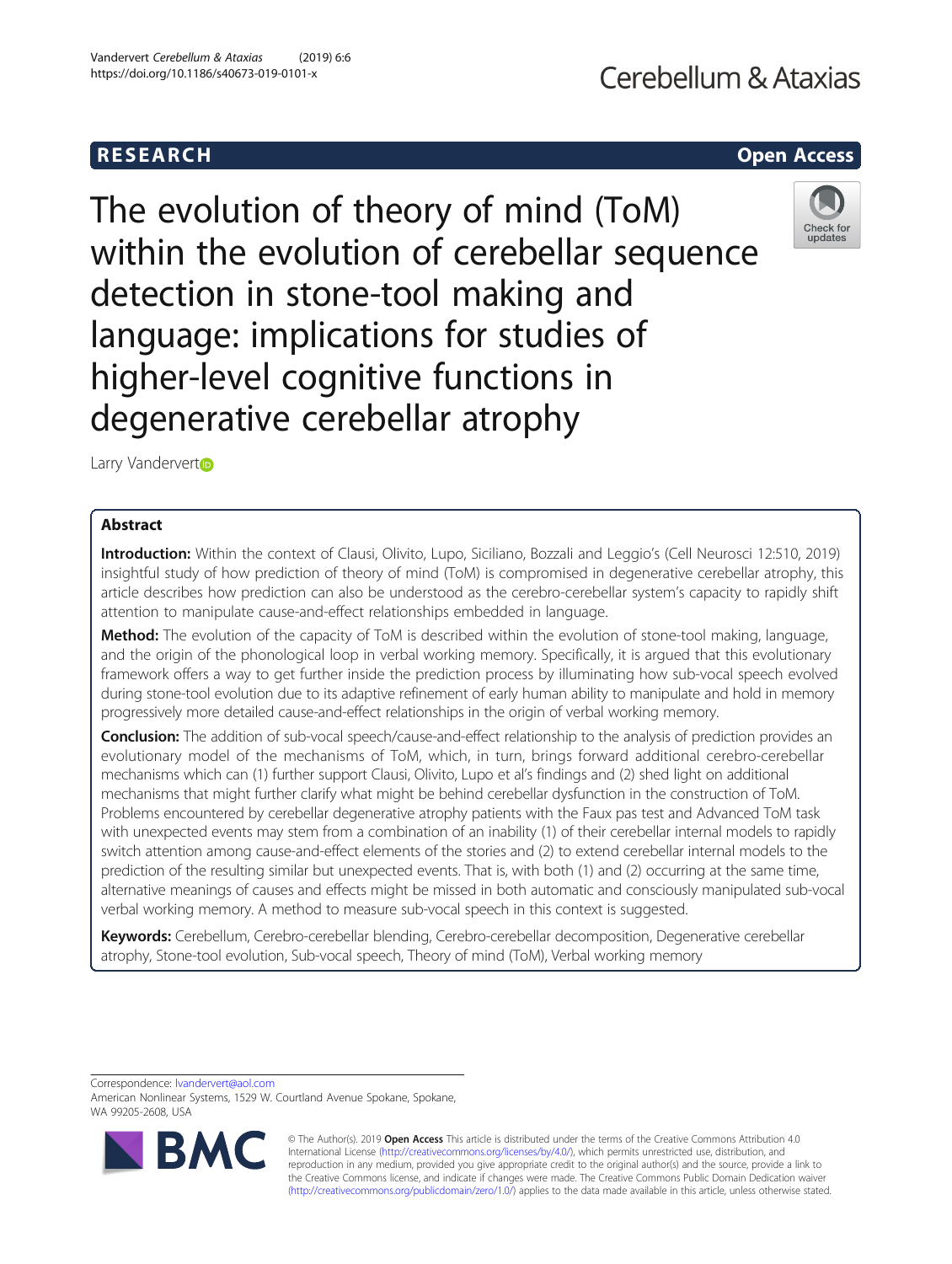# Introduction

Recently, Clausi, Olivito, Lupo, Siciliano, Bozzali and Leggio [[1\]](#page-5-0) published an insightful article on the role of the cerebellum in higher-level cognitive functions in patients with degenerative cerebellar atrophy. Within the framework of recent research on the "social cerebellum," their research extends the cerebellum's well established motor control roles to analogous/homologous in social thought and emotion. They do this by describing how cerebellum-driven prediction is involved in constructing Theory of Mind (ToM) (one's simulative capacity to make inferences about the mental states of others), and by investigating how degenerative cerebellar atrophy influences the production of ToM. Specifically, they studied how cerebellar dysfunction might influence prediction and inferences in ToM by disrupting the learning and processing of cerebellar internal models.

At the higher levels of the construction of ToM, Clausi, Olivito, Lupo et al. [\[1](#page-5-0)] measured the capacity of degenerative cerebellar atrophy patients (CB's) to interpret and make inferences about the thoughts, feelings and motives of others in stories comprising social situations. The stories were either (1) read to the subjects while subjects also read along and could check back on elements of the stories (the Faux pas test) or (2) simply read to subjects (the Advanced ToM task). To test the capacity of ToM construction, subjects then answered questions about whether they understood social inferences and attributions of story characters. In these highlevel cognitive demand stories, CB's showed diminished ToM construction ability. Clausi, Olivito, Lupo et al. concluded that in the presence of highest-level predictive load (as in unexpected story events in both the Faux pas test and the Advanced ToM task) cerebellar error signals are missed in social interpretation and inference.

#### Purpose

This article offers a complementary approach to Clausi, Olivito Lupo et al. [\[1](#page-5-0)] but differs importantly in its approach to the nature of what, precisely, is predicted by cerebellar internal models that are formed in the development of the capacity for modeling the mental states of others in social ToM. This analysis is presented to help further clarify how prediction in cerebellar internal models might be compromised in cerebellar degenerative atrophy patients during the high level cognitive demands of the Faux pas test and the Advanced ToM task.

This article proposes to clarify this issue in three ways. First, it provides a framework for ToM that can offer clues to how the capacities for its "mind reading" functions were selected through cerebellar sequence detection during the evolution of stone-tool making and language. This evolution of stone-tool making and language will be described within the framework of the highly documented evolutionary neuroscience of cumulative culture proposed by Stout and Hecht [\[2](#page-5-0)]. Within this framework, the natural selection of mental and social elements of ToM construction can be identified within the learning of cerebellar internal models, their automaticity, and their connection with the prefrontal cortex [[3](#page-5-0), [4](#page-5-0)]. Cerebellar internal models were described by Ito [\[3,](#page-5-0) [4](#page-5-0)] as cerebellar representations of motor and mental models going on in the cerebral cortex. According to Ito, cerebellar internal models are learned in and mediated by cerebellar neural assemblages called microcomplexes.

Second, it provides a parallel natural selection of language and verbal working memory within stone-tool evolution which describes how the capacity for cerebellar internal models of verbal working memory (and complex, sub-vocal, silent inner speech [\[5\]](#page-5-0)) originated and were progressively selected toward higher levels of social mentalizing [\[6](#page-5-0), [7\]](#page-5-0) and, thereby, toward higher level constructions of ToM. Following Vandervert [\[6](#page-5-0)] it will be shown how cerebellar internal models for repetitive, rapid shifts in attention required in stone-tool making may have been selected to accomplish higher levels of mentalizing. Vandervert proposed that this occurred through progressively more partitioned (decomposed) visual-spatial working memory and vocalizations necessary for likewise more detailed (micro-level) cause-and-effect manipulations required for rigorously repetitive, socially mediated stonetool making. Accordingly, this adaptive, socially mediated evolution of working memory can be seen to have driven the evolution of the capacity for progressively more detailed constructions of ToM over eons of the evolution of stone-tool making perhaps beginning about 1.7 million years ago [[8,](#page-6-0) [9](#page-6-0)]. It will be seen later in this article that this stone-tool/language co-evolutionary basis of ToM provides a way to further get inside the language-mediated cause-and-effect basis of subject's capacities to simulate and interpret unexpected events in the stories presented in the Faux pas test and the Advanced ToM task.

Third, the idea that verbal working memory is the essential building block of the higher-levels of mentalizing in ToM can be helpful to the design of future studies of the cerebellum's role in the construction of ToM. The analysis of the effects of the different phases of acquisition in verbal working memory and cerebellar internal models that drive silent speech (see, for example, [\[5\]](#page-5-0)), especially those related to new or unexpected cause-and-effect relationships encountered by subjects in the Faux pas text and the Advanced ToM task, could greatly clarify these research efforts.

# The evolution of theory of mind (ToM) within the evolution of cerebellar sequence

# Detection in stone-tool making and language

Stout and Hecht [\[2](#page-5-0)] described the overall collaborative social demands of stone-tool knapping that are required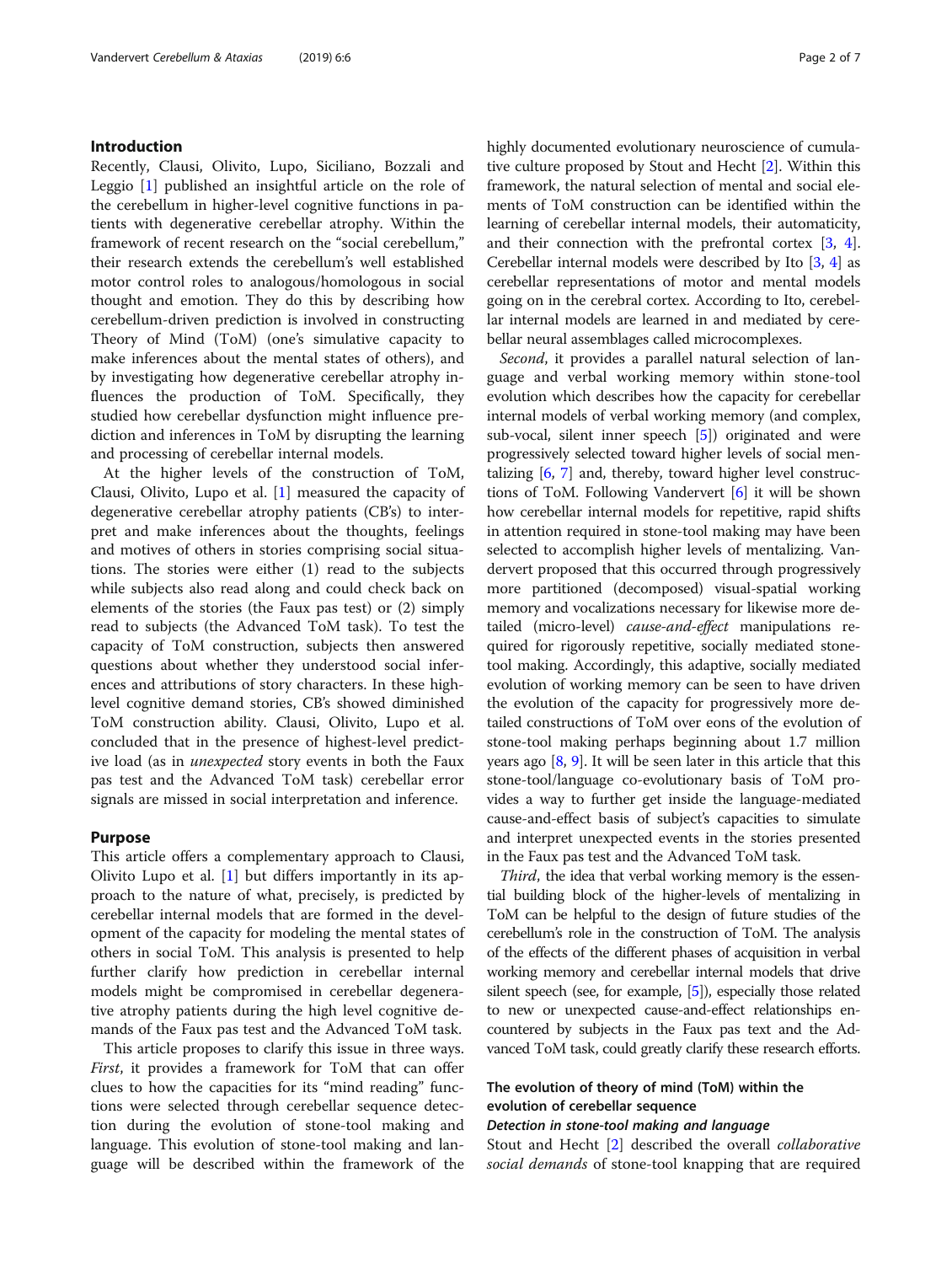for the learner to achieve a high-level of competence. They took care to accurately describe this situation in the following two paragraphs; their description is repeated in detail here so that it can be closely tied into cerebro-cerebellar learning below:

Knapping is a "reductive" technology involving the sequential detachment of flakes from a stone core using precise ballistic strikes [italics added] with a handheld hammer (typically stone, bone, or antler) to initiate controlled and predictable [italics added] fracture. This means that small errors in strike execution can have catastrophic, unreversible effects. Experiments by Bril and colleagues have shown that fracture prediction and control is a demanding perceptual-motor skill reliably expressed only in expert knappers [\[10](#page-6-0), [11\]](#page-6-0). Building on this work, Stout and colleagues  $[12-14]$  $[12-14]$  $[12-14]$  found that even 22 mo ( $\bar{x}$ = 167 h) of knapping training produced relatively little evidence of perceptual-motor improvement, in contrast to clear gains in conceptual understanding.

The key bottleneck in the social reproduction of knapping is thus the extended practice [italics added] required to achieve perceptual-motor competence. This requires mastery of relationships, for example between the force and location of the strike and the morphology, positioning, and support of the core [\[11,](#page-6-0) [15,](#page-6-0) [16](#page-6-0)], that are not perceptually available to naïve observers and cannot be directly communicated as semantic knowledge. Attempts to implement semantic knowledge of knapping strategies before perceptual motor skill development are ineffective at best [[17,](#page-6-0) [18\]](#page-6-0), and such knowledge decays rapidly along knapping transmission chains when practice time is limited, even if explicit verbal teaching is allowed [\[19\]](#page-6-0). For observational learning [italics added], the challenge is to translate visual and auditory information of another's actions to appropriate motor commands for one's own body. This may be accomplished by linking the observed behavior with preexisting internal models (Stout and Hecht are referring to models in the cerebral cortex here, but as will be described below this point applies equally to cerebellar internal models] of one's own body and actions through associative learning and stimulus generalization [[20](#page-6-0), [21](#page-6-0)]) …. These learning challenges call for an interactive approach that alternates social-learning opportunities (observation, instruction) with motivated individual practice [[22\]](#page-6-0), as commonly seen in coaching and apprenticeship practice. (p. 7862–7863).

In sum here, the social reproduction of knapping skill requires extended practice involving the highly detailed

"sequential detachment of flakes from a stone core using precise ballistic strikes."

Akshoomoff, Courchesne and Townsend's [[23\]](#page-6-0) studied the cerebellum's prominent role in the optimization of forward attentional control sequences in a broad variety of motor and cognitive processes, including both in cerebellar damage, and in normal working memory and language. Akshoomoff et al. described the learning of these sequences (sequence detection) in the following manner:

We hypothesized that the cerebellum does this by encoding ("learning") temporally ordered sequences [italics added] of multi-dimensional information about external and internal events (effector, sensory, affective, mental, autonomic), and, as similar sequences of external and internal events unfold, they elicit a readout of the full sequence in advance of the real-time events [this readout is a prediction]. This readout is sent to and alters, in advance, the state of each motor, sensory, autonomic, attentional, memory, or affective system which, according to the previous "learning" of this sequence, will soon be actively involved in the current real-time events. (pp. 592–593).

It is clear from Akshoomoff, Courchesne and Townsend's [\[23](#page-6-0)] findings and hypothesis that the required extended practice in learning the highly detailed sequential detachment of flakes in stone-tool making would heavily involve the cerebellum's encoding and prediction of the fine social details related to the learner's detailed selective attention to the teacher's knapping strikes (causes) and their effects. It should be noted that stating cerebellar encoding in terms of cause-and-effect relationships is critically important here because it links the progressive evolutionary selection of cerebellar sequence detection to Stout and Hecht's [[2\]](#page-5-0) demonstrable stone-tool making events of that adaptive selection. Technically speaking, the fact that the "readout" of the learned sequence alters in advance (anticipates) system input for real-time events means the cerebellar encoding of sequences has indeed linked causes with effects for those events. This allows us to simultaneously see the meaning of sequence detection in stone-tool making, thinking, ToM, and so forth on one hand, and in the computations of the cerebellum on the other.

Vandervert [[6,](#page-5-0) [7](#page-5-0)] proposed that these attentional control functions of the cerebellum drive (and drove the evolution of) the cerebellar forward internal model control of social behavior that occurs in the above-described social reproduction of knapping. This view comports completely with Van Overwalle, Manto, Leggio and Delgado-Garcia's [[24\]](#page-6-0) hypothesis that the cerebellum operates as a "forward controller" in social interaction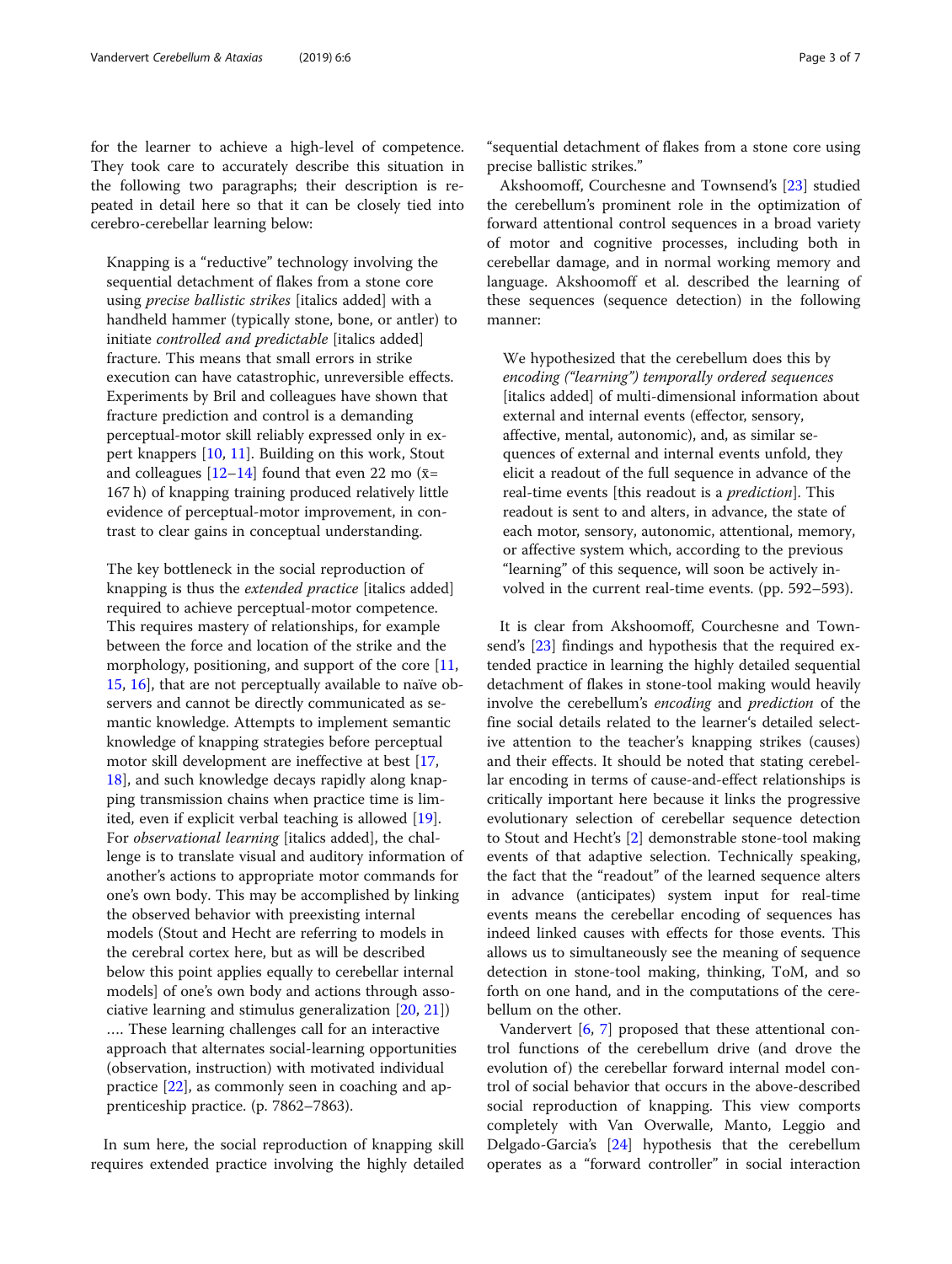and self-action sequences. Specifically, they hypothesized that through this cerebellar forward control, the cerebellum predicts and anticipates in advance (sends to and alters in advance motor, emotional and cognitive systems) how both one's self and others might behave and mentalize in ongoing situations. Their hypothesis further suggests that this cerebellar forward control "allows people to anticipate, predict and understand actions by the self or other persons and their consequences for the self, [and] to automatize these inferences for intuitive and rapid execution …": (p. 35). This cerebellar forward control is precisely what is required for the learner to work through Stout and Hecht's [[2\]](#page-5-0) earlier quoted "key bottleneck in the social reproduction of knapping" and achieve a high level of skill in stone-tool making.

The learning of stone-tool making is a rigorous, repetitive task which pushes the capacities of the learner's rapid focusing and shifting of attention back and forth between the teacher's knapping movements (causes) and their effects on the stone core on the one hand, and the learner's own movements and their effects on the other. In the next section it will be proposed that the rapidity and complexity of this attention switching selected cerebellar decomposition and blending of existing sub-vocalization toward language evolution. Thus, within this framework of socially mediated cerebellar sequence detection, it is suggested that ToM evolved most significantly within the coevolution of stone-tool making and language.

# Micro-level attention required in stone-tool knapping led to the high-level of ToM construction in the sub-vocal precursor of verbal working memory

In learning stone-tool making, micro-level, precise ballistic strikes of the teacher and their effects must be imitated. In this regard, the eye/hand/arm movements of the teacher may be understood as cerebellar controlled *objects* in the learner, through which the learner learns.<sup>1</sup> In this regard, Wolpert, Doya and Kawato [[25](#page-6-0)] proposed that a high level of "control" and observational learning related to the nonverbal behavior and intentions of others can be based on cerebellar internal models of one's own motor system:

We hypothesize that … during action observation the motor system [one's own motor system] can be used to understand the actions of others. This could be an efficient process because our CNS has learned to predict the consequences of actions [italics added] on our own body [as a collection of controlled objects] and this can be used to make accurate predictions about others. (p. 597)

Thus, in accordance with Akshoomoff, Courchesne and Townsend [\[10\]](#page-6-0), Leggio and Molinari [[29](#page-6-0)], and

Wolpert, Doya and Kawato, [[25](#page-6-0)], the collection of cerebellar internal models produced in the learner by observing the rapid shifting and focusing of attention back and forth between these two elements (cause-and-effect) is based on the learner's own cause-and-effect system. Put simply, this shifting of attention between causes and effects produces the prediction, simulation, and inferences about the "mind" of the teacher (ToM) that is being internalized, that is, forming internal models of what Van Overwalle, Manto, Leggio and Delgado-Garcia's [[24](#page-6-0)] refer to as one's autobiographical self.

The Evolutionary Effect of Rapid Shifts of Attention on Existing Visual-Spatial Working Memory and Vocalization.

Vandervert [[6\]](#page-5-0) argued that the detailed cause-andeffect relationships required in the attention-driven cerebellar modeling of stone-tool making led to the selective decomposition and blending of internal models [[30](#page-6-0)–[33\]](#page-6-0) of early humans' visual-spatial working memory and vocalization. This state of working memory likely existed in early humans approximately 1.7 million year ago with early intentional stone modification [[34](#page-6-0)]. Vandervert [[6](#page-5-0)] suggested that this early stone era was the basis of the earliest adaptive selection (decomposition and blending) toward subvocal speech. Through this decomposition and blending, cerebellar internal models for sub-vocal speech would have adaptively increased the detailed quality of prediction of the effects of stone manipulation. In addition, sub-vocal speech rehearsal during stone work would have helped retain simple cause-andeffect relationships in memory [\[5](#page-5-0)], and would have permitted mental manipulation, and autobiographical recording of those cause-and-effect relationships.

This overall evolutionary scenario is strongly supported by Baddeley, Gathercole and Papagno's [\[35](#page-6-0)] proposal that "the primary purpose for which the phonological loop evolved is to store unfamiliar sound patterns while more permanent memory records are being constructed" (abstract).<sup>2</sup> Baddeley, Gathercole and Papagno admittedly could not further articulate the mechanisms involved in the phonological loop. However, following the findings of Castellazzi, Bruno, Toosy, Casiragi, Palesi, Savini et al. [[39\]](#page-6-0), it is reasonable to suggest that new, repetitious words would be errorcorrected and modeled in the cerebellum in relation to existing working memory. This scenario provides a direct neurological parallel to Baddeley, Gathercole and Papagno's description of the purpose and operation of the phonological loop for acquisition of new word forms, a scenario that within Vandervert's [\[6](#page-5-0), [7\]](#page-5-0) proposals places the evolutionary origin of the phonological loop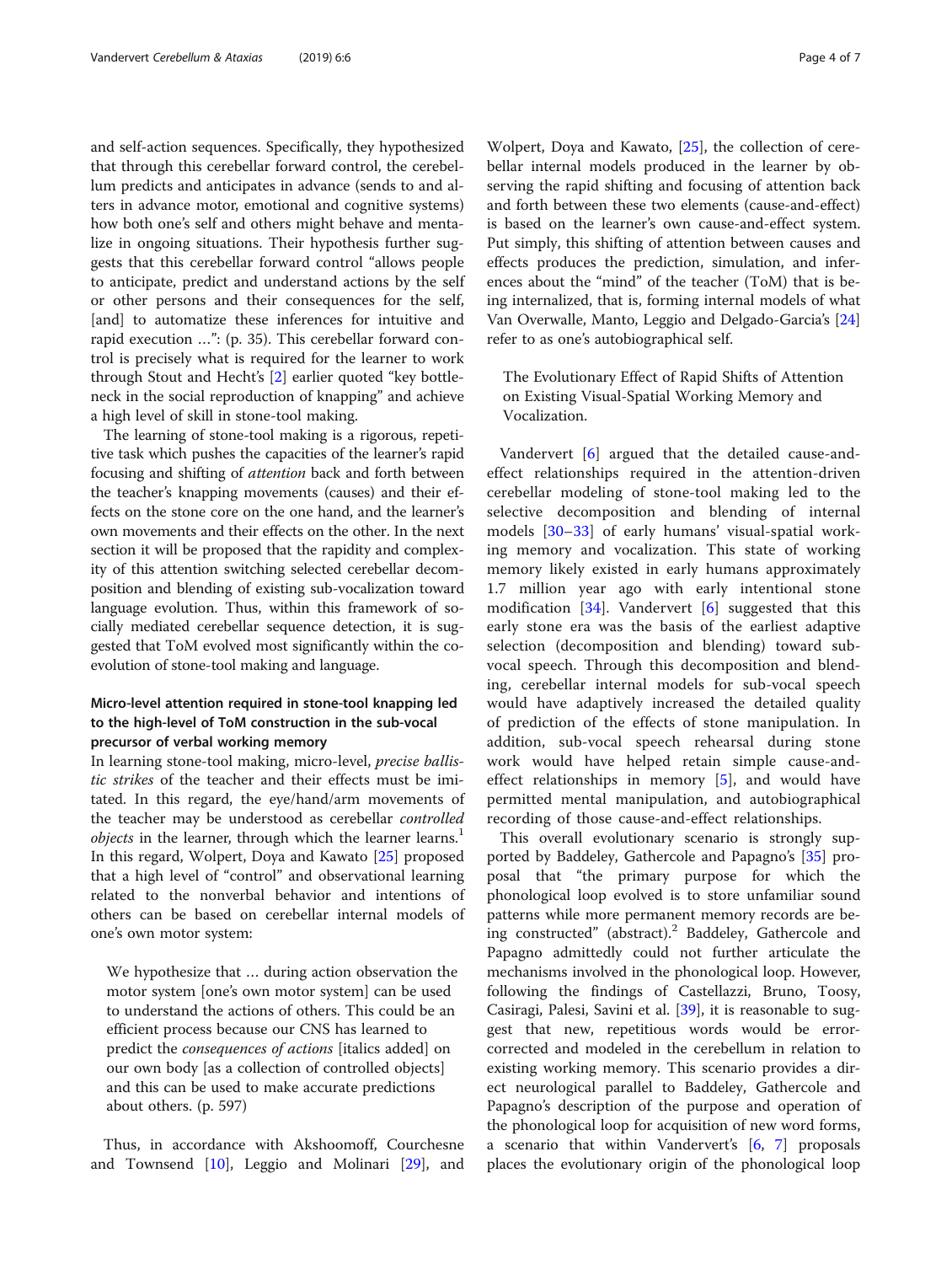as a concomitant to the rapid, complex attention shifting required in the evolution of stone-tool making.

The foregoing evolutionary scenario is also supported by Hecht, Murphy, Gutman et al.'s, [\[8](#page-6-0)] study of the human origins of object-directed grasping:

When copying others' behavior, humans have a greater propensity for copying action details (imitating), whereas chimpanzees have a greater propensity for copying action outcomes (emulating) [\[40\]](#page-6-0). Similarly, when monitoring their own behavior, humans have a bias toward monitoring kinematics, whereas chimpanzees have a bias toward monitoring goals [[41\]](#page-6-0). Humans' increased *attention* [italics added] to their own and others' action details has been identified as a key factor in the emergence of imitation, cumulative culture, and the complex object-related behaviors they enable [[42,](#page-6-0) [43](#page-6-0)] …. (pp. 14131–14,132).

It is proposed that these several lines of research can suggest that pre-language sub-vocal speech utterances first developed predominantly not for direct communication with others but, rather, for adaptive self-talk within the earliest stone-tool making. Nonetheless, one's cerebro-cerebellar internal models for this repetitive self-talk would, following Wolpert, Doya and Kawato [[24\]](#page-6-0), have been used to model (infer, simulate) such task-specific self-talk in others, the earliest evolution of working memory-mediated ToM.

# A verbal working memory-phonological loop explanation for diminished ToM simulation ability among degenerative cerebellar atrophy patients (CB's)

Within the foregoing stone-tool, sub-vocal speechdriven evolutionary scenario of the origin of ToM, it is suggested that in the high-load tasks of the Faux pas test and Advanced ToM task subjects must quickly learn and respond to nuances of new (unexpected) verbal accounts where the meaning (or direction) of cause-andeffect relationships are subtly switched. In this new, unexpected verbal situation, subjects must quickly switch attention and test the logic of alternatives associated with high-level cause-and-effect verbal information. For example, in the subjects' own verbal working memories they must switch attention between "decision-making" processes  $(44)$ , p., 298) related to cause-and-effects going on among the story characters. Thus, subjects must (1) rely on flexibility in automaticity in cerebellar dynamics model memory [[3,](#page-5-0) [4](#page-5-0), [45](#page-6-0)] of representations in real-time, continuous and new verbal learning in working memory (self-talk) (a la Castellazzi, Bruno, Toosy, Casiragi, Palesi, Savini et al., [[39](#page-6-0)], and, simultaneously (2) rehearse that new verbal account of the situation in silent sub-vocal speech in the cerebellum [\[5](#page-5-0), [38](#page-6-0)] while continuing to listen to the story, and testing alternative logics (ideally automatically) until they are asked to respond to questions about the story. Thus, the requirement to be flexible enough [[3](#page-5-0), [4](#page-5-0), [45](#page-6-0)] for attention to focus on the nuances of meaning of shifting cause-andeffect relationships would dramatically tax the capacity the phonological loop in the subject's verbal working memory. It is important to recall here that the sub-vocal rehearsal of new vocalization or word information from others, which is extremely important in Clausi, Olivito, Lupo et al's [[1\]](#page-5-0) experimental method, was proposed by Baddeley, Gathercole and Papagno [\[35\]](#page-6-0) to be the evolutionary basis of the phonological loop within verbal working memory. That is, the task of learning new vocalizations adaptively selected toward the rehearsal function of the phonological loop.

It is proposed that both (1) the necessity of errorcorrection to automatic patterns of ToM simulation and (2) verbal rehearsal alternatives are at play to varying degrees depending on learning histories of subjects as determined by responsibility predictors based, in turn, on histories of error-correction as described by Wolpert, Doya and Kawato [[25](#page-6-0)] in the HMOSAIC architecture. To determine which of these is the case for particular subjects, it is suggested that verbal rehearsal capacity among cerebellar degenerative atrophy subjects be studied in the Faux pas test and the Advanced ToM task. This could be accomplished using Marvel and Desmond's [\[5](#page-5-0), [38\]](#page-6-0) theoretical perspective which supports the evolution of working memory as proposed by Baddeley, Gathercole and Papagno [\[35](#page-6-0)] and Vandervert [[6,](#page-5-0) [7](#page-5-0)]. Marvel & Desmond proposed that:

The cerebellum enhances working memory by supporting inner speech mechanisms. This capability emerged from overt speech and motor systems as an evolutionarily adaptive way to boost cognitive processes that rely on working memory, such as language acquisition.  $([38], p., 277)$  $([38], p., 277)$  $([38], p., 277)$ 

Specifically, it is suggested that while Clausi, Olivito, Lupo et al. [[1\]](#page-5-0) provided important insights into the diminished performance of degenerative atrophy subjects, the stone-tool making origins of detailed cause-andeffect relationships and thereby language (the medium of ToM testing in Clausi, Olivito, Lupo et al.) strongly suggests that more on this diminished performance could be revealed in tests of working memory. To this end, it is suggested that this could be accomplished using Marvel and Desmond's [\[5\]](#page-5-0) methodology where subjects were tested on inner speech within verbal working memory. In part, they found that Broca's area and the lateral superior cerebellum remained active during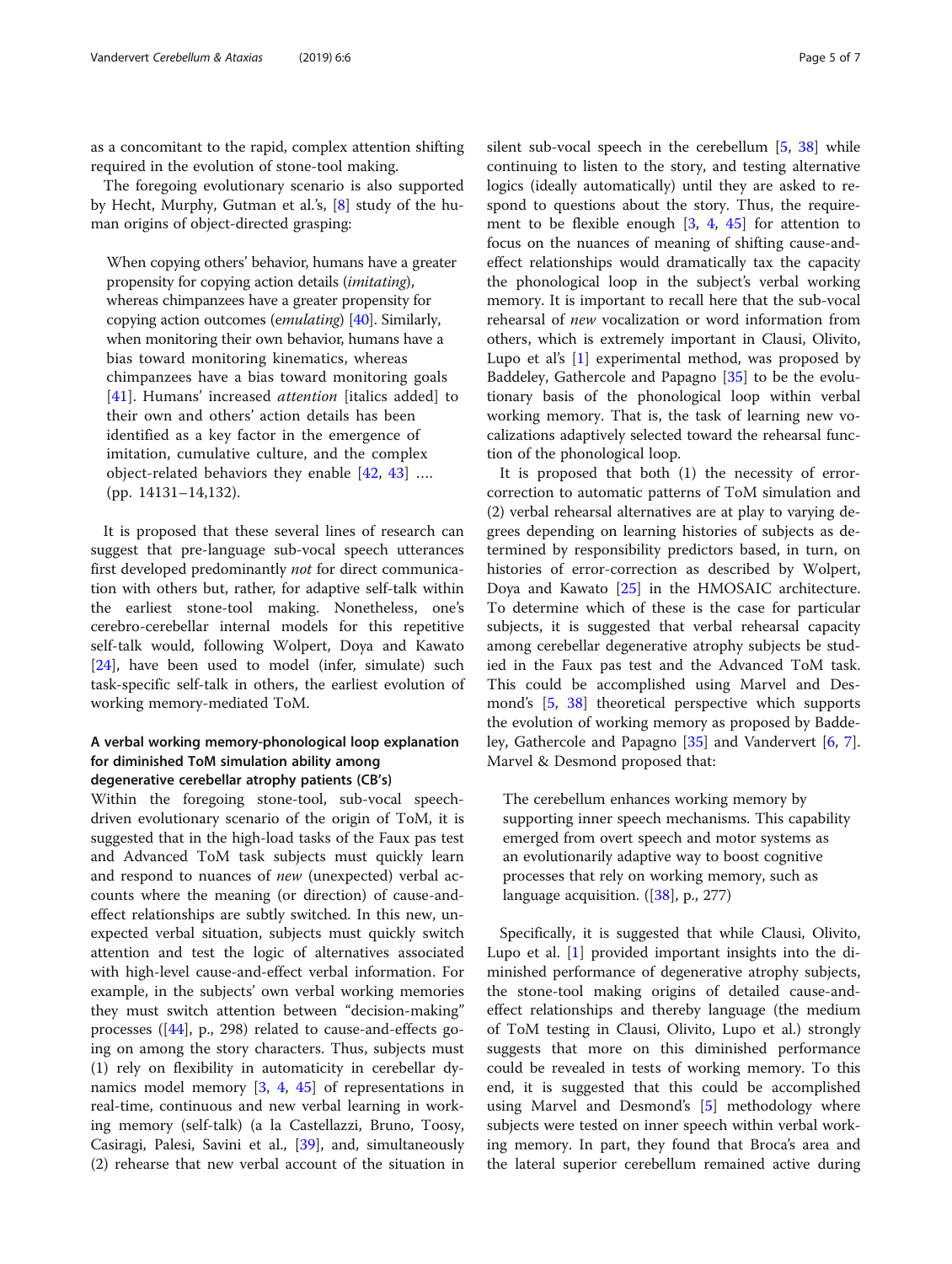<span id="page-5-0"></span>inner speech manipulation. Marvel and Desmond concluded that this activity "may present the ongoing creation of internal motor representations associated with inner speech—an effect that is augmented when information is manipulated. However, intense recruitment of this neural system can also signify one's struggle to keep up with working memory demands" (p. 51). As described earlier in the introduction of this article, this is precisely the situation facing subjects in both tests in Clausi, Olivito, Lupo et al's methodology.

# Conclusion

Evidence suggests that the evolution of highly rigorous and repetitive imitative requirements of stone-tool making, particularly in the last 1.7 million years, led to the human capacity of theory of mind (ToM). This era of stone-tool evolution produced cerebellar internal models of progressively more detailed cause-and-effect relationships which, in turn, adaptively led to progressively more detailed cerebellar internal models of sub-vocalization and the origins of verbal working memory.

Increasingly detailed sub-vocalization provided a cognitive framework upon which to produce progressively finer simulations the decision-making processes taking place in the minds of others (ToM) [\[44](#page-6-0)]. The initial phase in the origins of sub-vocal speech, while socially mediated in stone-tool making, was likely not adaptively selected for social communication, but for the learning of automatic manipulation of detailed cause-and-effect thought and enhancement of supportive working memory. Nonetheless, one's cerebro-cerebellar internal models for this repetitive sub-vocalization (self-talk) could, have been used to model (infer, simulate) such task-specific self-talk in others, and thereby in the earliest evolution of working memory-mediated ToM. This idea jibes well with both (1) Van Overwalle, Manto, Leggio and Delgado-Garcia's [\[24](#page-6-0)] hypothesis that the cerebellum operates as a "forward controller" in social interaction and self-action sequences, and (2) Wolpert, Doya and Kawato's [[25\]](#page-6-0), suggestion that cerebellar internal models based on one's own motor system can be used to make predictions about the nonverbal behavior and intentions of others.

Finally, it is suggested that studies of the cerebellum's role in ToM can be informed by the analysis of subvocal speech. Problems encountered by cerebellar degenerative atrophy patients with the Faux pas test and Advanced ToM task with unexpected events may stem from a combination of an inability (1) of their cerebellar internal models to rapidly switch attention among cause-and-effect elements of the stories and (2) to extend cerebellar internal models to the prediction of the resulting similar but unexpected events [\[25](#page-6-0), [45](#page-6-0), [46](#page-6-0)]. That is, with both (1) and (2) occurring at the same

time, alternative meanings of causes and effects might be missed in both automatic and consciously manipulated sub-vocal verbal working memory. It is suggested that this could be accomplished using Marvel and Desmond's [5] methodology where subjects were tested on inner speech within verbal working memory.

## Endnotes

<sup>1</sup>A controlled object is any entity (e.g., arm, leg, eye) including, as Ito [3] proposed, any mental model controlled by the cerebro-cerebellar system (e.g., [3, [25](#page-6-0)–[27](#page-6-0)]) . In the case of humanoid robotics, robot appendages are controlled objects controlled by computers [[28\]](#page-6-0).

<sup>2</sup>The proposal of Baddeley's  $[36]$  $[36]$  model of verbal working memory for social processing does not in any way discount the importance of studies that indicate social working memory mentalizing that takes place beyond the Baddeley model, for example, Meyer and Liebermann [[37\]](#page-6-0). Rather, it is the intention of this article to comment on research designs within the operational specificity of verbal working memory methods, for example, that of Marvel and Desmond [5, [38\]](#page-6-0).

#### Acknowledgements

NA

#### Availability of data and material

NA

#### Authors' contributions

Larry Vandervert conceived and wrote this article. All authors read and approved the final manuscript

#### Funding

NA

#### Ethics approval and consent to participate NA

#### Competing interests

The author declares no competing interests.

Received: 6 May 2019 Accepted: 16 June 2019 Published online: 24 June 2019

#### References

- 1. Clausi S, Olivito G, Lupo M, Siciliano L, Bozzali M, Leggio M. The cerebellar predictions for social interactions: theory of mind abilities in patients with degenerative cerebellar atrophy. Front Cell Neurosci. 2019;12:510. [https://](https://doi.org/10.3389/fncel.2018.00510) [doi.org/10.3389/fncel.2018.00510](https://doi.org/10.3389/fncel.2018.00510).
- 2. Stout D, Hecht E. The evolutionary neuroscience of cumulative culture. PNAS. 2017;114(30):7861–8.
- 3. Ito M. Cerebellar microcomplexes. In: Schmahmann JD, editor. The cerebellum and cognition. New York: Academic; 1997. p. 475–87.
- 4. Ito M. Control of mental activities by internal models in the cerebellum. Nat Rev Neurosci. 2008;9:304–13. [https://doi.org/10.1038/nrn2332.](https://doi.org/10.1038/nrn2332)
- 5. Marvel C, Desmond J. From storage to manipulation: how the neural correlates of verbal working memory reflect varying demands on inner speech. Brain Lang. 2012;120:42–51.
- 6. Vandervert L. The evolution of language: the cerebro-cerebellar blending of visual-spatial working memory with vocalizations. J Mind Behav. 2011;32(4): 317–31.
- 7. Vandervert L. How prediction based on sequence detection in the cerebellum led to the origins of stone tools, language, and culture and,